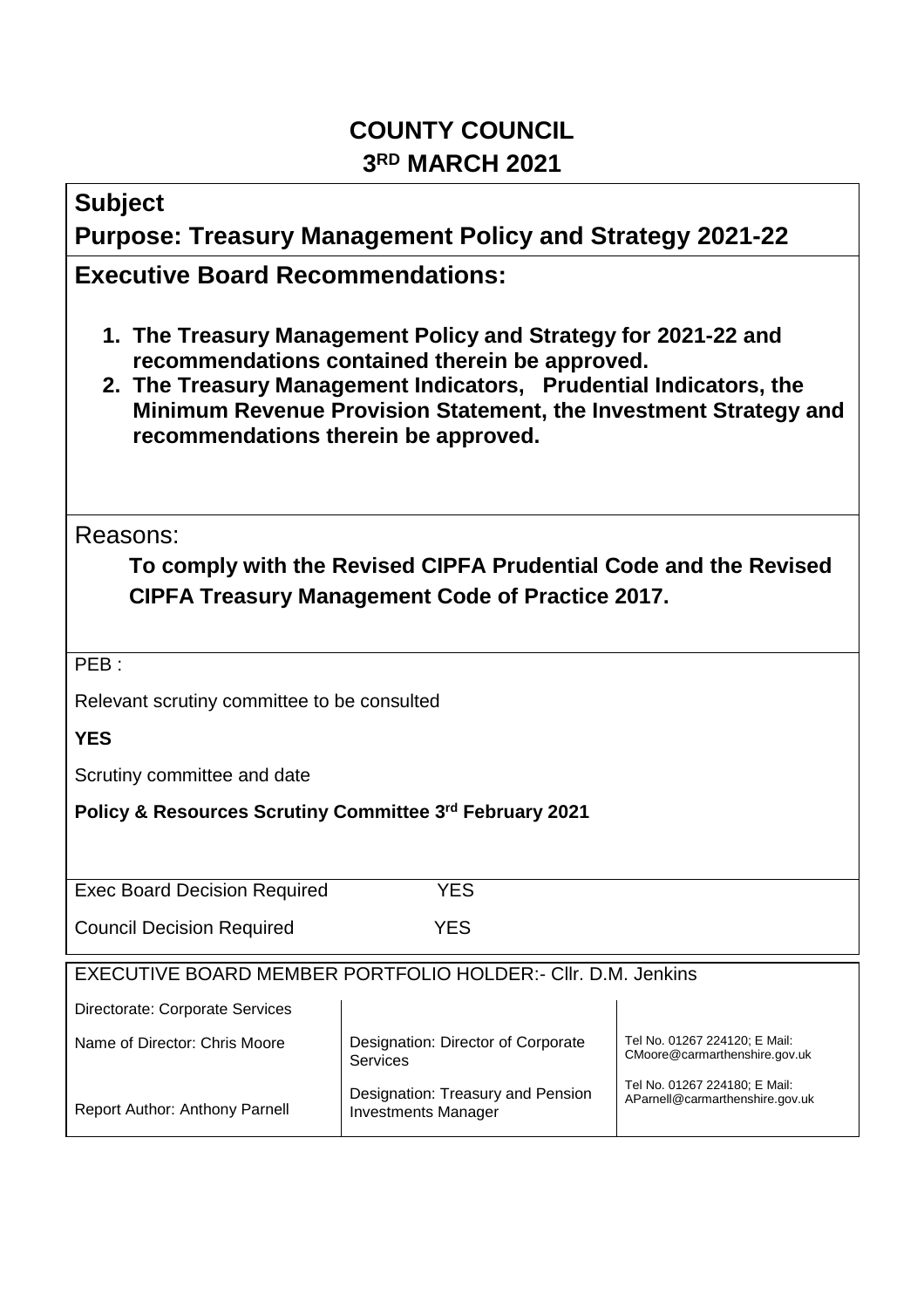## **EXECUTIVE SUMMARY COUNCIL 3 RD MARCH 2021**

#### **SUBJECT**

# Treasury Management Policy and Strategy 2021-22

| 1. BRIEF SUMMARY OF PURPOSE OF REPORT.                                                                                                              |  |  |  |  |
|-----------------------------------------------------------------------------------------------------------------------------------------------------|--|--|--|--|
| It is a requirement of the revised CIPFA Code of Practice on Treasury Management,<br>which Council have adopted, that                               |  |  |  |  |
| a. The Council maintains a Treasury Management Policy which states the<br>policies and objectives of the Authority's treasury management activities |  |  |  |  |
| and                                                                                                                                                 |  |  |  |  |
| b. The Council approves a Treasury Management Strategy annually before the<br>start of the financial year to which it relates.                      |  |  |  |  |
| In addition, under the Local Government Act 2003 the Council approves the<br>Treasury Management Indicators for the coming year.                    |  |  |  |  |
|                                                                                                                                                     |  |  |  |  |
|                                                                                                                                                     |  |  |  |  |
|                                                                                                                                                     |  |  |  |  |
| <b>DETAILED REPORT ATTACHED?</b><br><b>YES</b>                                                                                                      |  |  |  |  |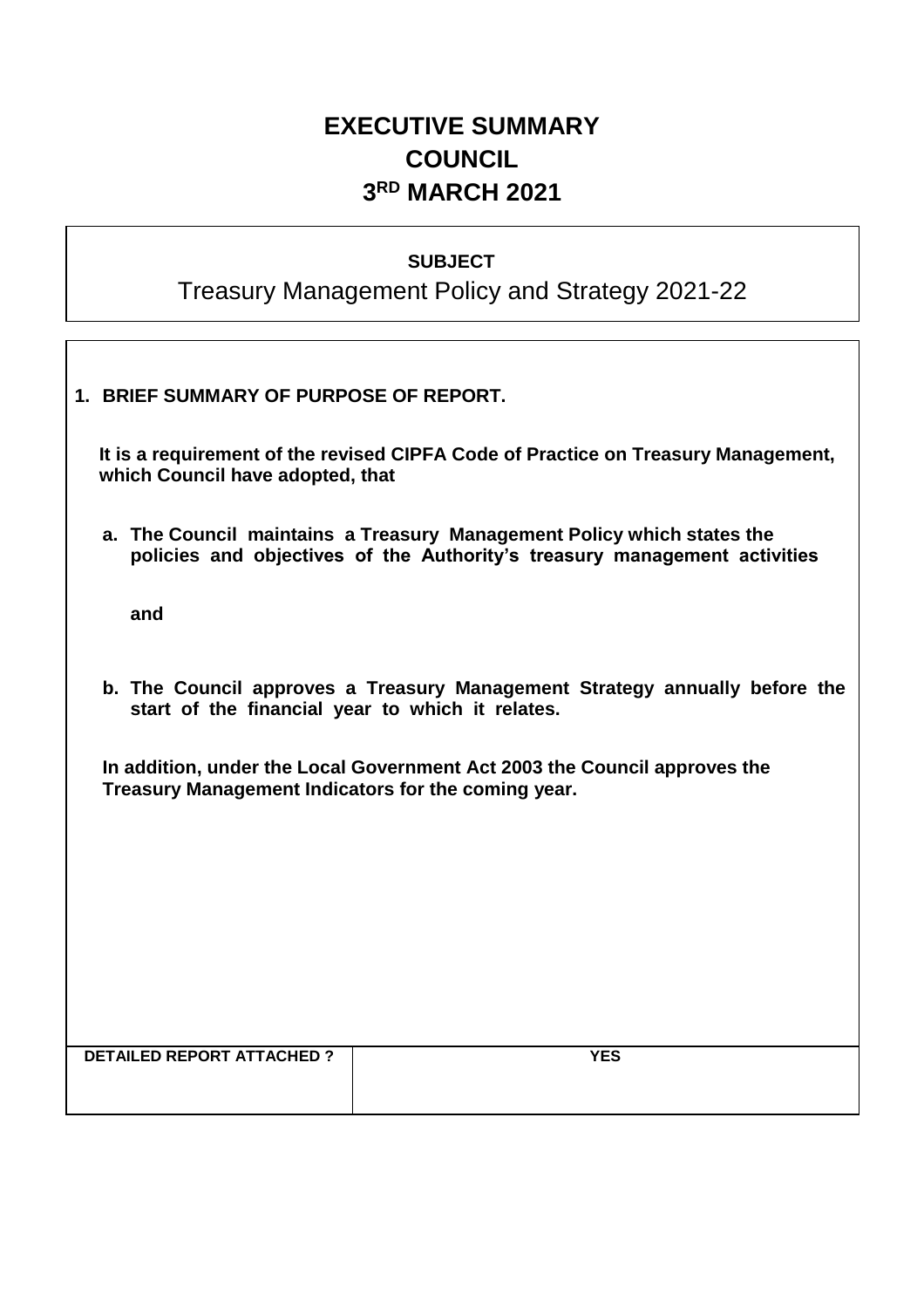## **IMPLICATIONS**

**I confirm that other than those implications which have been agreed with the appropriate Directors / Heads of Service and are referred to in detail below, there are no other implications associated with this report :**

#### **Signed: C Moore Director of Corporate Services**

| Policy, Crime<br>& Disorder<br>and<br><b>Equalities</b> | Legal      | Finance    | <b>ICT</b>  | <b>Risk</b><br>Management<br><b>Issues</b> | Staffing<br>Implications | Physical<br>Assets |
|---------------------------------------------------------|------------|------------|-------------|--------------------------------------------|--------------------------|--------------------|
| <b>YES</b>                                              | <b>YES</b> | <b>YES</b> | <b>NONE</b> | <b>NONE</b>                                | <b>NONE</b>              | <b>NONE</b>        |

#### **1. Policy, Crime & Disorder and Equalities**

**Council has adopted the revised CIPFA Code of Practice on Treasury Management, one of the requirements is that an annual Treasury Management Policy and Strategy be approved by Council before the commencement of the year to which it relates.** 

#### **2. Legal**

**Under the Local Government Act 2003 and the revised CIPFA Code of Practice on Treasury Management, local authorities must set out their Treasury Management Indicators that relate to the Authority's capital spending and its borrowing.** 

#### **3. Finance**

**The Treasury Management Policy and Strategy details the procedures that the Authority adheres to in managing its treasury management function.**

**Interest paid and earned has a direct impact on the Authority's Revenue Budget. The estimated projections are included in the Budget which is to be presented to Council on 3 rd March 2021.**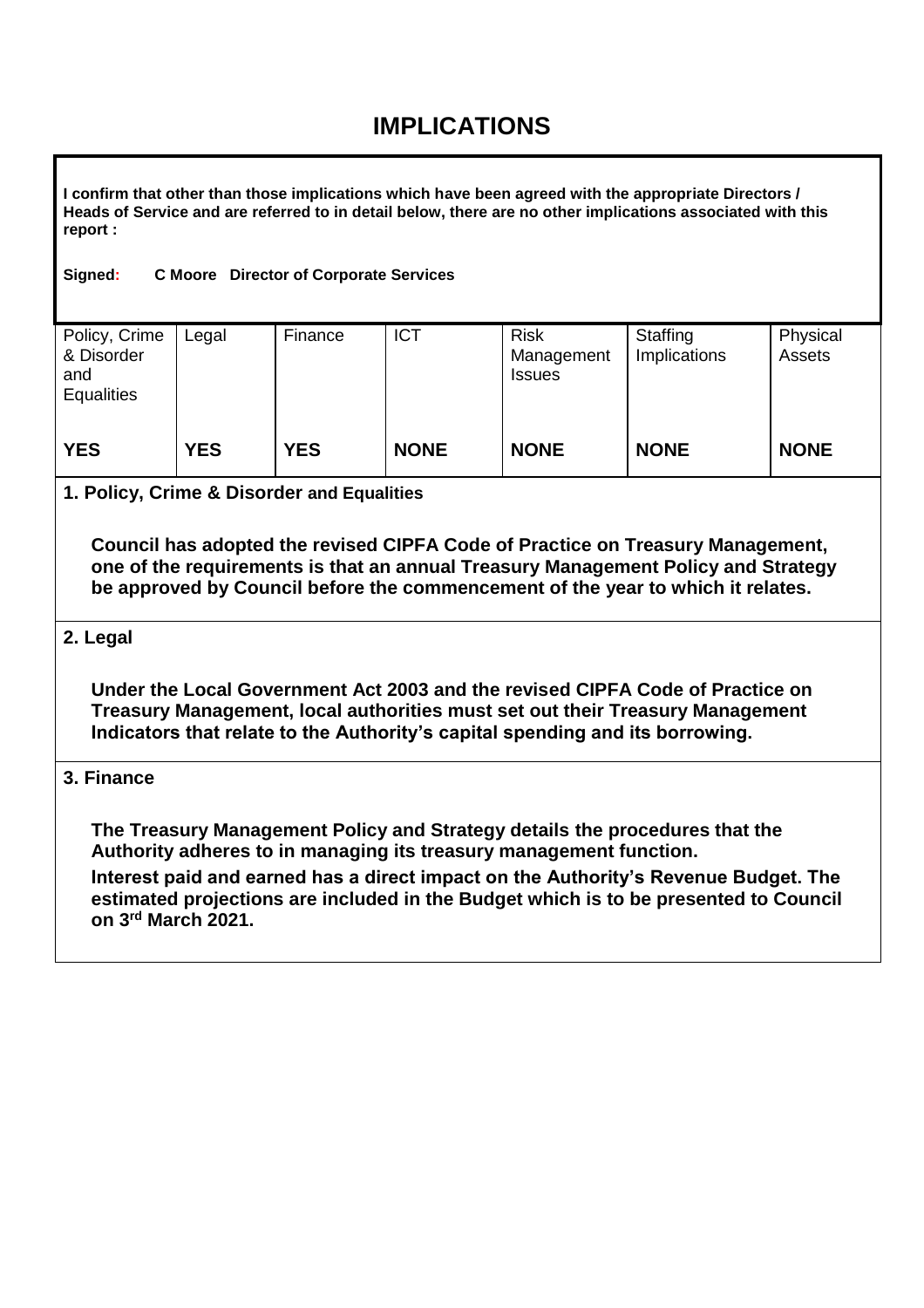### **CONSULTATIONS**

**I confirm that the appropriate consultations have taken in place and the outcomes are as detailed below Signed: C Moore Director of Corporate Services (Please specify the outcomes of consultations undertaken where they arise against the following headings) 1. Scrutiny Committee Policy and Resources Scrutiny Committee will be consulted on the 3 rd February 2021. 2.Local Member(s) Not Applicable 3.Community / Town Council Not Applicable 4.Relevant Partners Not Applicable 5.Staff Side Representatives and other Organisations Not Applicable**